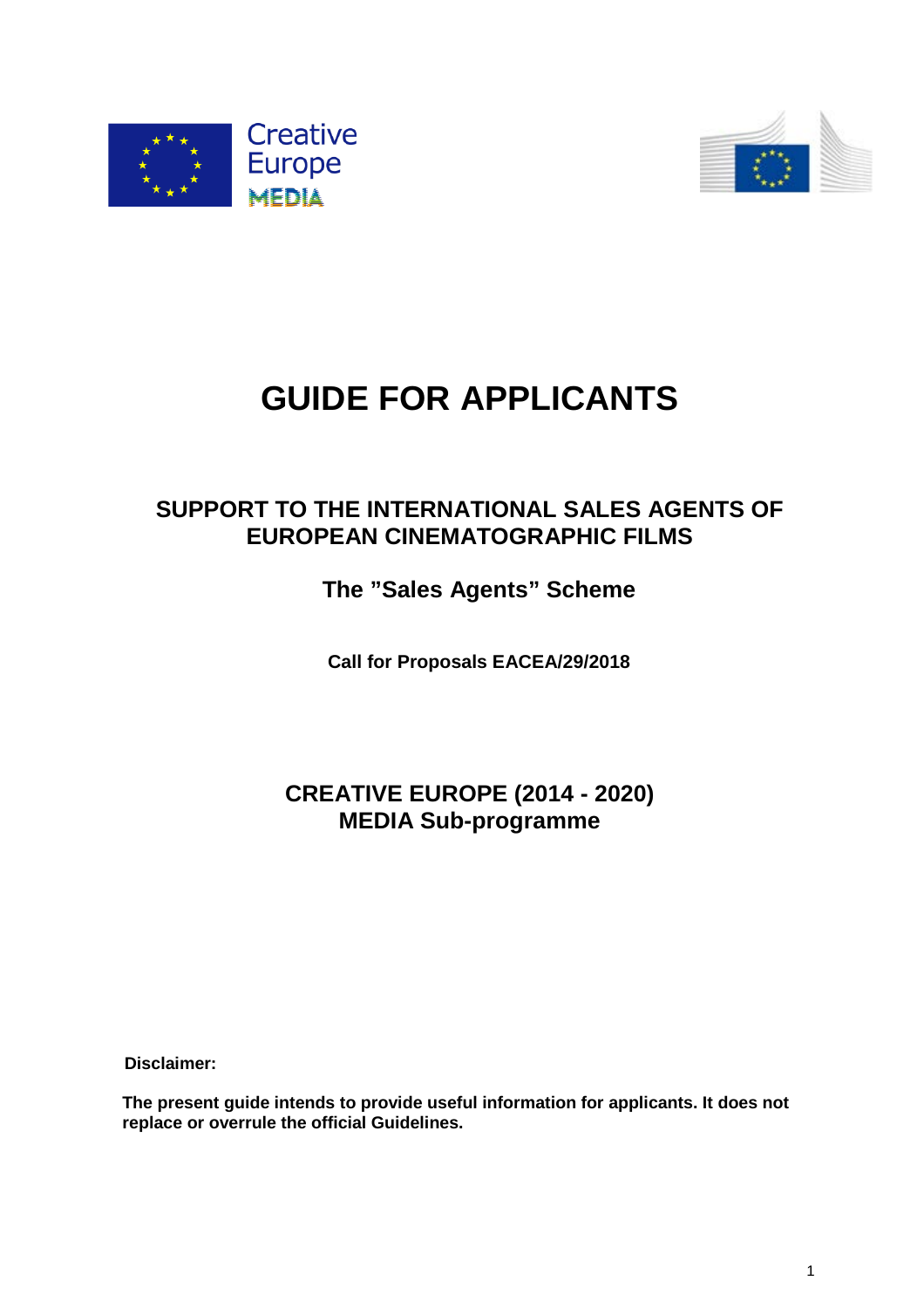# **Table of contents**

| 1. Films information, 2. Additional Mandatory information, 3. Strategy/project, description  12 |  |
|-------------------------------------------------------------------------------------------------|--|
|                                                                                                 |  |
|                                                                                                 |  |
|                                                                                                 |  |
|                                                                                                 |  |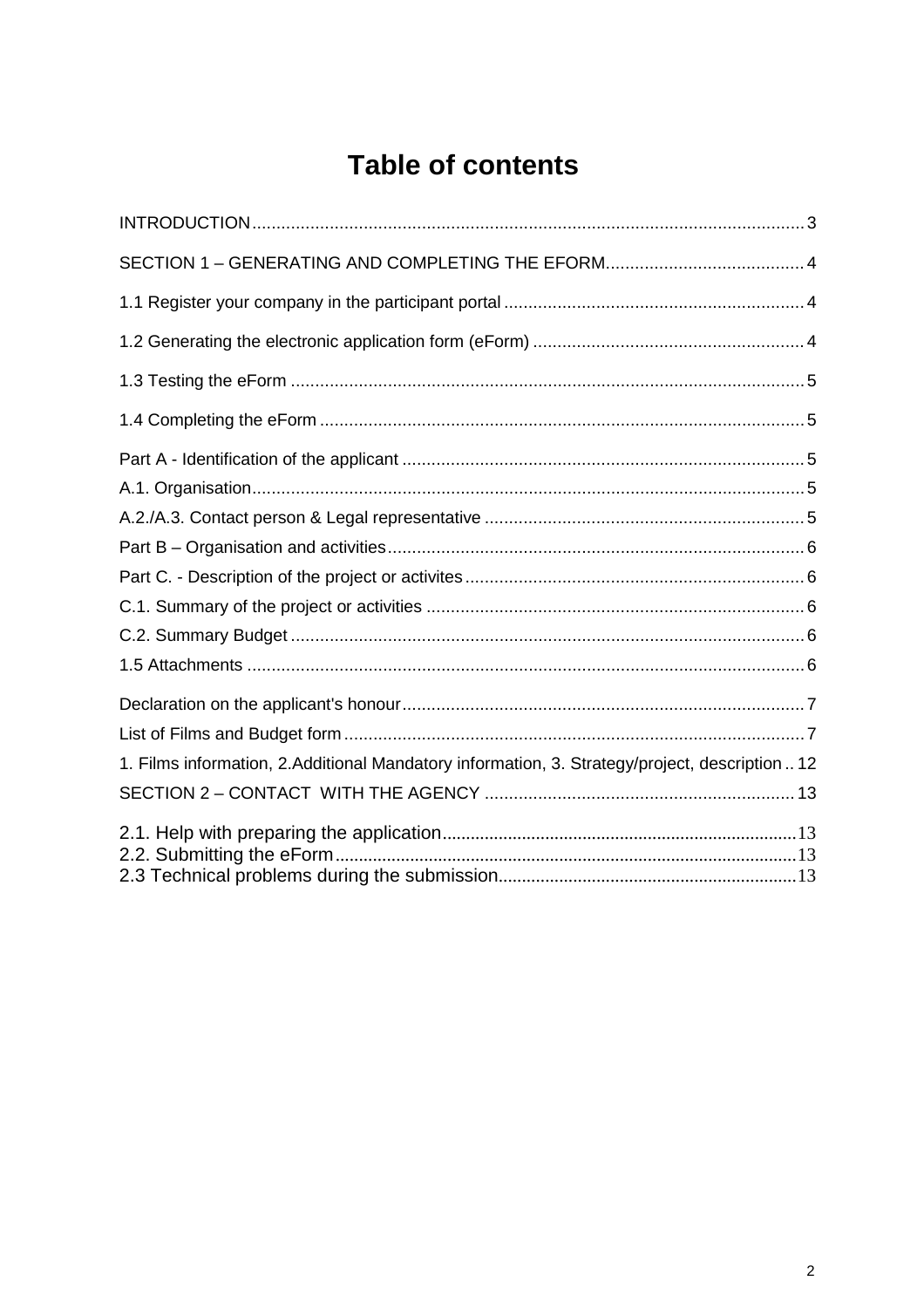## **INTRODUCTION**

This Guide for applicants provides practical guidance on how to apply to the Call for proposals of the Sales Agents Scheme launched under the Creative Europe MEDIA Subprogramme.

Before making an application, please ensure that you have carefully read the Call Guidelines of the Sales Agents Scheme. We also recommend reading the **eForm User Guide**: https://eacea.ec.europa.eu/creative-europe/funding/support-sales-agents-2019\_en

Section 1 of this guide gives specific advice and instructions on **how to generate and complete the eForm and its attachments**.

Section 2 "Contact with agency" relates to the submission of the eForm and gives some tips on how to **communicate** with the Agency. It also deals with what to do **in case technical problems are encountered**.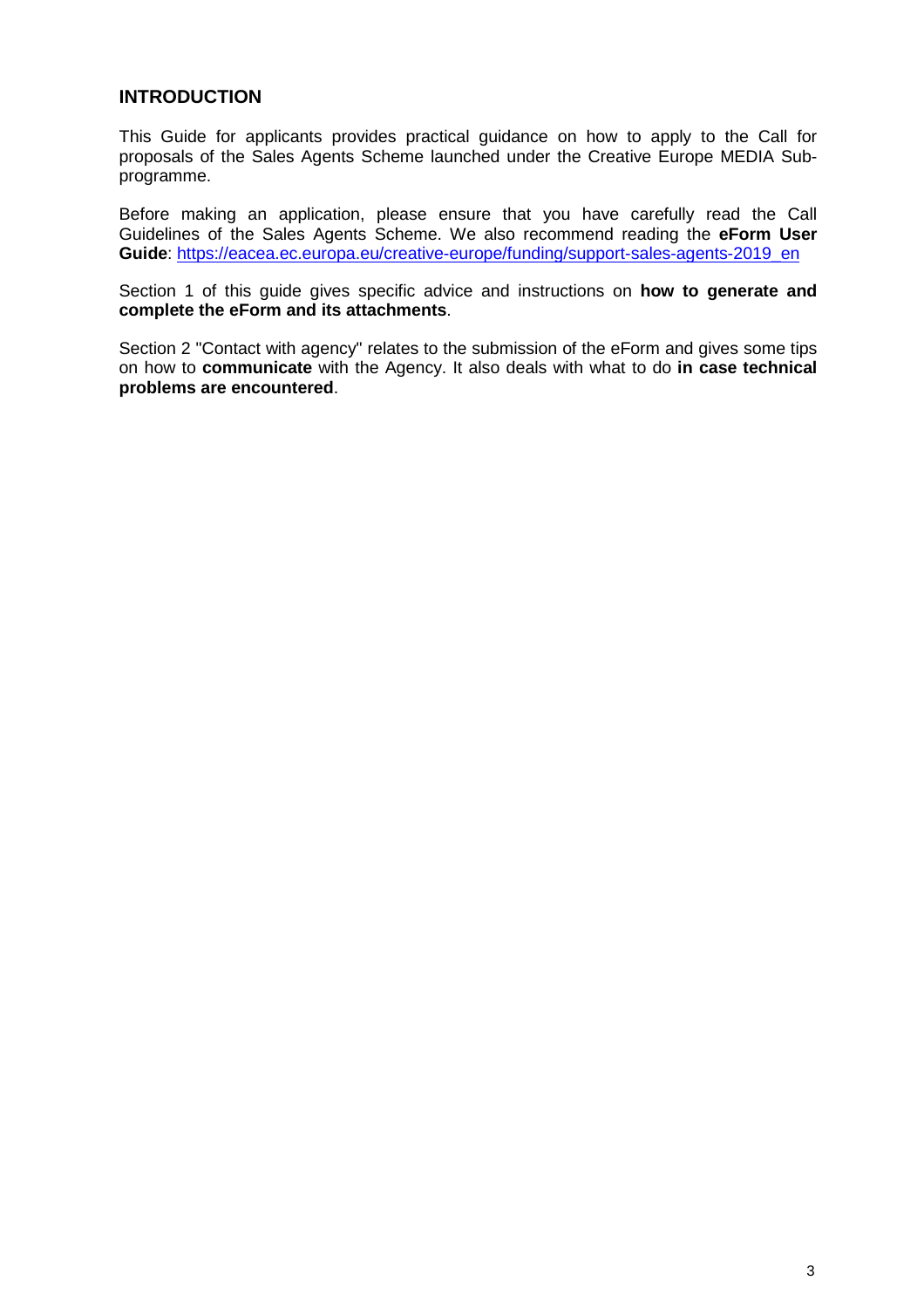# <span id="page-3-0"></span>**SECTION 1 – GENERATING AND COMPLETING THE EFORM**

# <span id="page-3-1"></span>**1.1 Register your company in the participant portal**

In order to submit an application, applicants must register their company in the Education, Audiovisual, Culture, Citizenship and Volunteering Participant Portal (Participant Portal: [http://ec.europa.eu/education/participants/portal\)](http://ec.europa.eu/education/participants/portal).

At the end of the registration process you will receive the Participant Identification Code (PIC, 9 digit number), serving as the unique identifier of your company in the Participant Register. This code is unique for each company and will be requested in the application form.

Upon communication of the applicant's PIC, the EU Validation Services (Research Executive Agency Validation Services) will contact the applicant (via the messaging system embedded in the Participant Register) and request the latter to provide the supporting documents necessary to prove the legal existence and status and the financial capacity of the company. All necessary details and instructions will be provided via this separate notification.

If you have additional queries regarding the Participant Portal, please consult the following FAQ:<http://ec.europa.eu/education/participants/portal/desktop/en/support/faq.html> or [https://ec.europa.eu/info/funding-tenders/opportunities/portal/screen/support/faq.](https://ec.europa.eu/info/funding-tenders/opportunities/portal/screen/support/faq)

# *FAQ: What to do if your organization has already created a PIC?*

*You only need to create a PIC once. If your organization already created a PIC in order to apply for a previous Call for Proposals, the same PIC has to be used. However, please verify that all documents listed above are duly uploaded on the Participant Register (there is no need to upload them again) and that the information declared in the documents is still accurate. If any information related to your company changes (e.g. change in address, bank account n°, etc.) after your registration, you must update your company details in the Participant Register and upload the relevant new documents.*

# <span id="page-3-2"></span>**1.2 Generating the electronic application form (eForm)**

Once you have your PIC, the eForm can be generated by going to the Participant Partnership Management To[ol: https://eacea.ec.europa.eu/PPMT/.](https://eacea.ec.europa.eu/PPMT/) **Applications can only be submitted through an eForm.** 

Ensure that Adobe Reader 9 or higher is installed on your computer.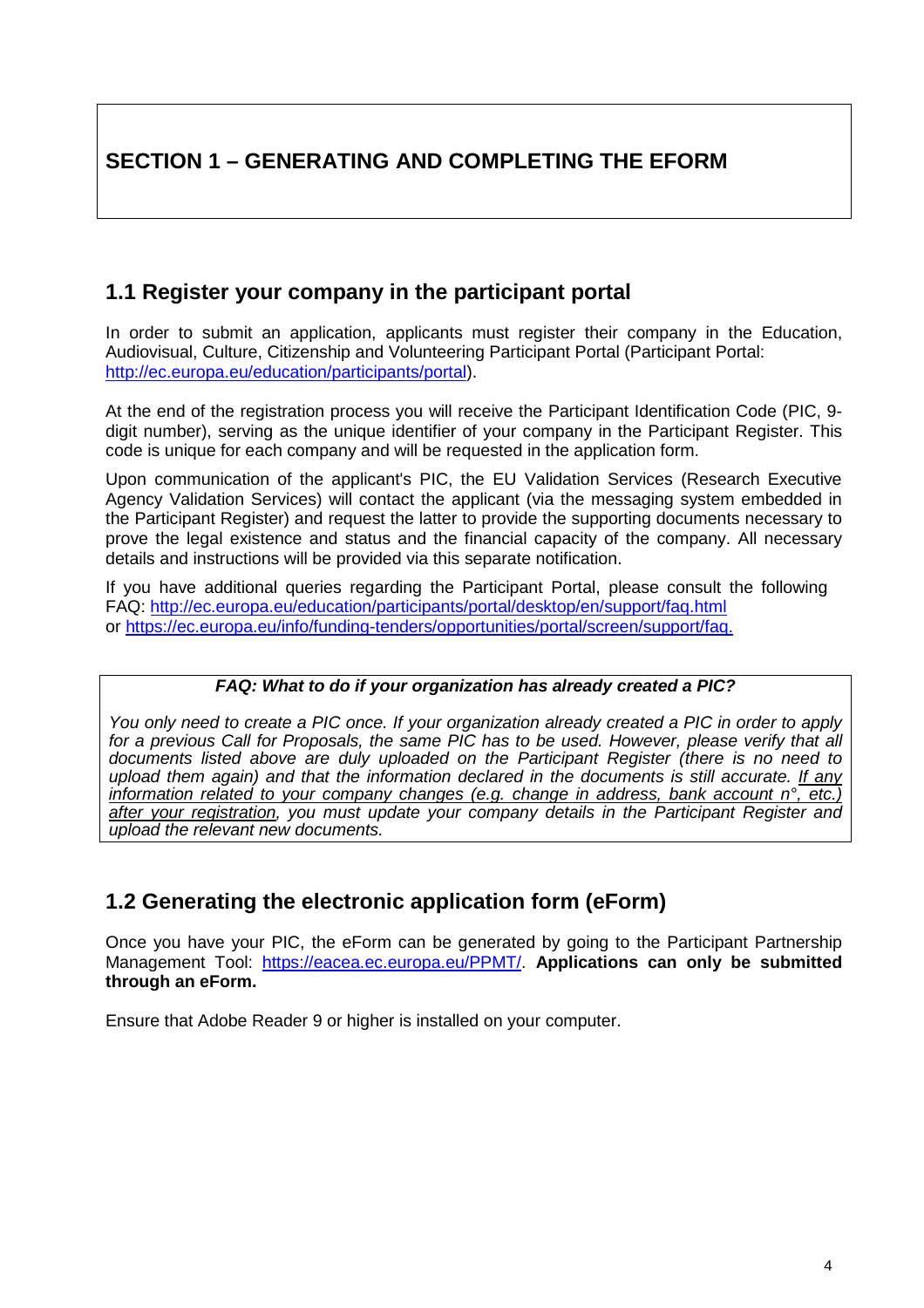#### **IMPORTANT**

The eForm must be saved on your computer (or local network drive) before you can start filling it in.

For assistance, please refer to the eForm User Guide on the Call website.

# <span id="page-4-0"></span>**1.3 Testing the eForm**

On the top of the eForm, you will find instructions on how to test the eForm. Ensure that you test the eForm before submission!

# <span id="page-4-1"></span>**1.4 Completing the eForm**

This section provides specific advice and instructions on some fields in the eForm, it does not comment on each and every field in the eForm.

#### **IMPORTANT**

Every year, applicants miss the deadline due to a technical issue at their end and do not get the support.

We strongly recommend applicants to try and apply the day before the deadline and contact the helpdesk for assistance if necessary.

This will avoid undue stress and decrease the risk of having your application declared inadmissible.

# <span id="page-4-2"></span>**Part A - Identification of the applicant**

# <span id="page-4-3"></span>**A.1. Organisation**

The greyed-out areas in this section will be pre-filled with information coming from the Participant Portal.

# <span id="page-4-4"></span>**A.2./A.3. Contact person & Legal representative**

For each application, **a contact person** (i.e. the person responsible for the management of the application) and **a legal representative** (i.e. the person authorized to represent the organization in legally binding agreements) must be indicated. By default, these are the same in the eForm. If the contact person is a different person from the legal representative, please click on 'Check this box if the legal representative is different from the person responsible for the management of the application' and you will be able to encode details for the legal representative.

For the address of the Contact person & legal representative, check the box only if they have a different address from the registered address in section A.1. Please note that you should not enter a personal home address in this section.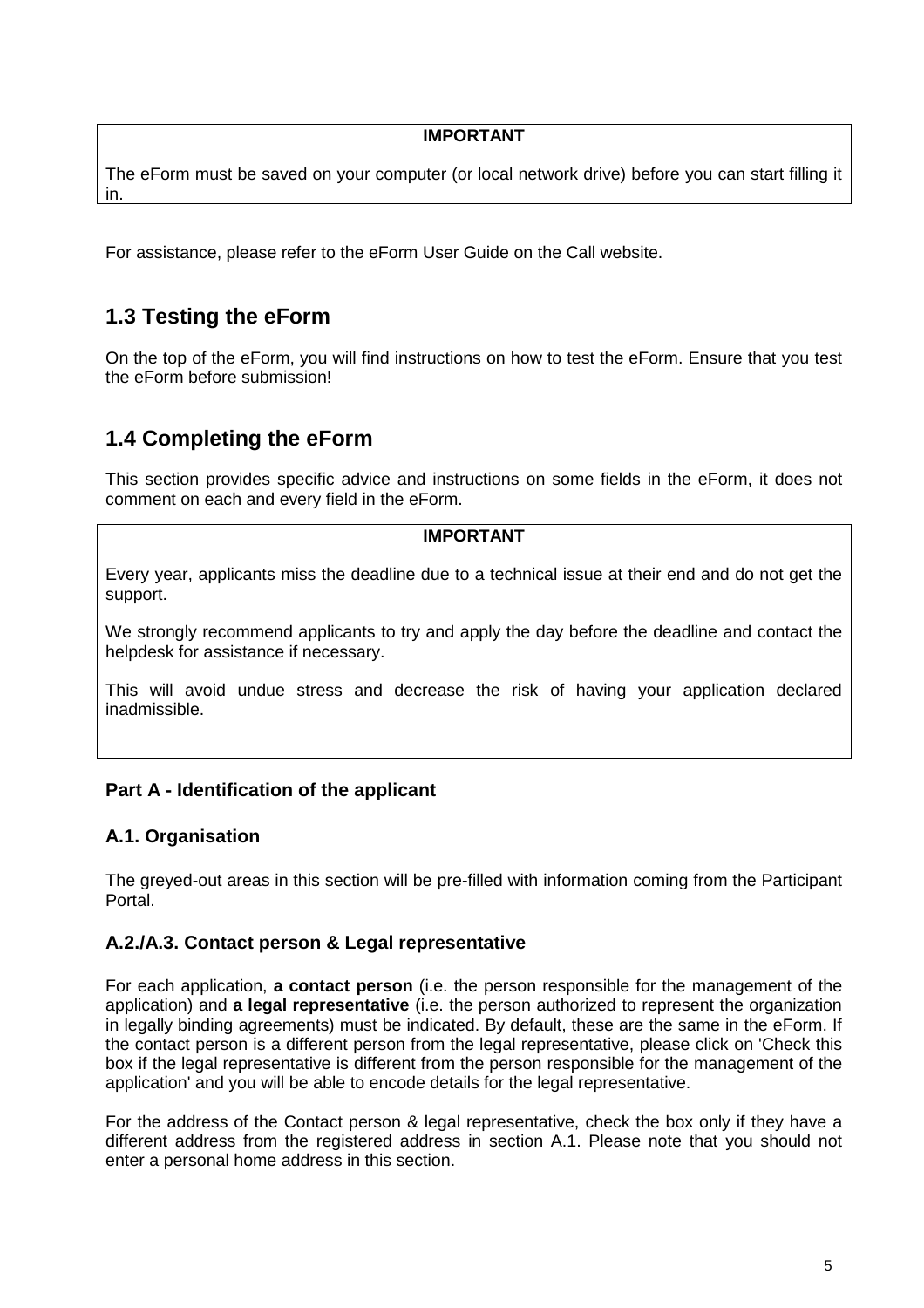Should the contact person or legal representative change during the selection procedure, please communicate this immediately, clearly indicating your application reference number, to the following address: [EACEA-DISTRIBUTION-SALESAGENTS@ec.europa.eu](mailto:eacea-media-development@ec.europa.eu)

# <span id="page-5-0"></span>**Part B – Organisation and activities**

<span id="page-5-1"></span>No comment.

# **Part C. - Description of the project or activites**

# <span id="page-5-2"></span>**C.1. Summary of the project or activities**

Please provide a brief outline of your project/foreseen activities. This information is compulsory and will be used for public dissemination purposes in the framework of the European Commission project database for the Creative Europe Project Results platform: <http://ec.europa.eu/programmes/creative-europe/projects/> in case of selection of your project. The Creative Europe Project Results platform is the Dissemination and Exploitation platform that offers a comprehensive overview of projects funded under the Creative Europe programmes as well as some projects funded under the previous programmes.

# <span id="page-5-3"></span>**C.2. Summary Budget**

Verify that the amounts that you enter under *C.2. Summary Budget* correspond to the amounts in the headings of the Estimated budget (xls file) which must be attached to the eForm (see section 1.5 Attachments).

It is recommended to first prepare the Estimated budget (xls file), using the mandatory template, and then to copy/paste the amounts of the headings in Part C.2 of the eForm.

In case of discrepancy between the amounts encoded in Part C.2 of the eForm and the Estimated budget (xls file), the amounts encoded in Part C.2 of the eForm will prevail.

# *C.***3 Calendar of the project**

The Eform indicates action start date/action end dates **06/11/2018 – 05/11/2020.**

Don't pay attention to these dates, it is internal information related to the Eform and not to your application.

**The action date starts from the signature of the agreement with the Commission or from the date of submission when justified (Retroactivity) and requested in" Annex III.2 Additional Mandatory information" and ends 24 months later**.

# **D.2 Interoperable standard identifier (ISAN, EIDR, etc):**

This information is not required at this stage of the application; however, it will be mandatory at reporting stage.

# <span id="page-5-4"></span>**1.5 Attachments**

The annexes mentioned below are mandatory and must be attached to the eForm. Failure to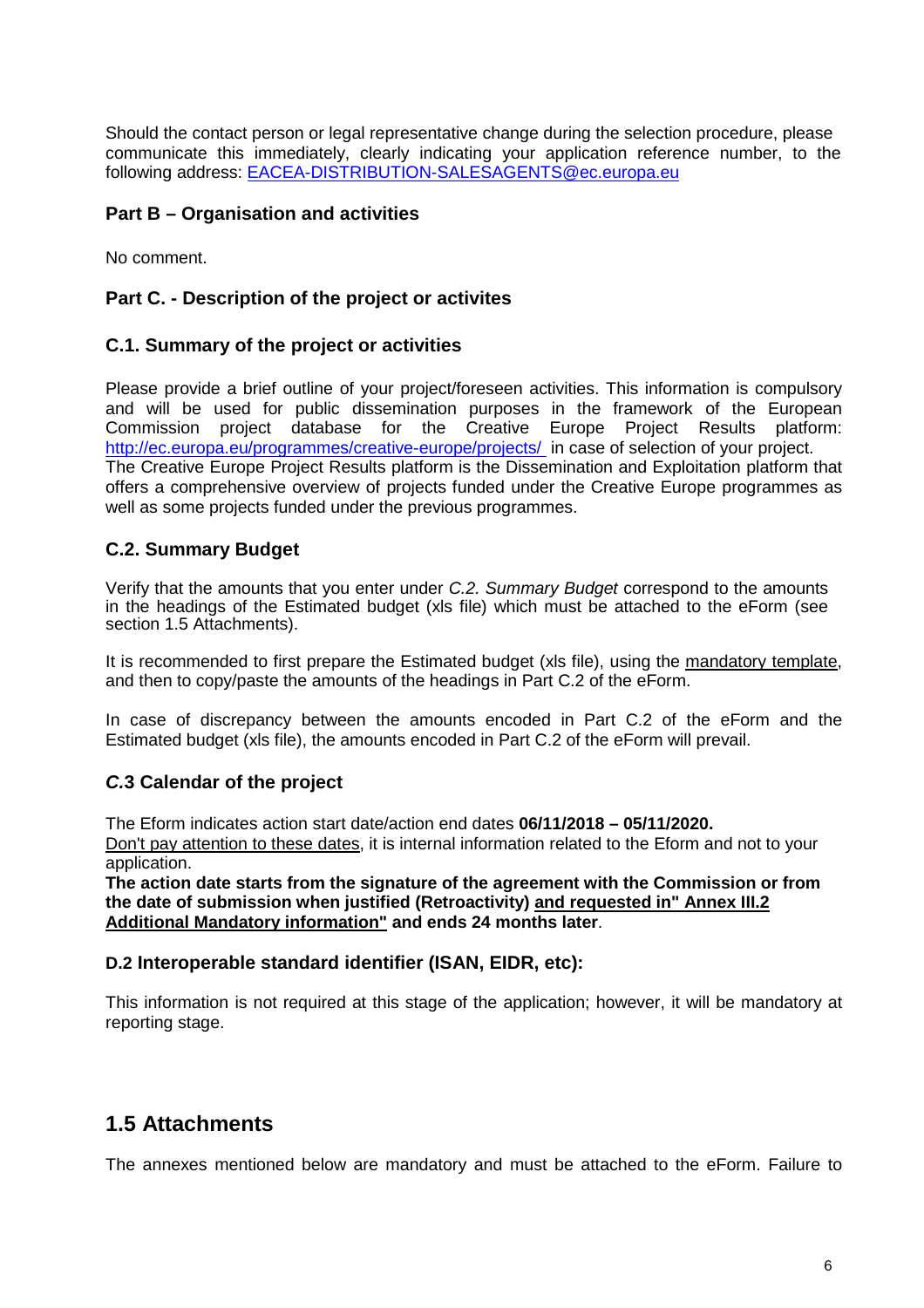comply with this requirement will lead to the rejection of the application.

- [1](#page-6-2). Declaration on the applicant's honour  $(\text{pdf})^1$
- [2](#page-6-3). List of Films and Budget form  $(x|s)^2$
- [3](#page-6-4). 1. Films information, 2.Additional Mandatory information, 3. Strategy/project, description.<sup>3</sup>
- 4. Financing plan for the films to be qualified for the generation phase. Consult the list of qualified films on the MEDIA film database[:https://eacea.ec.europa.eu/mediaPgm/](https://eacea.ec.europa.eu/mediaPgm/)[4](#page-6-5)

Templates for the above mentioned documents can be found on the call website (Annexes): [https://eacea.ec.europa.eu/creative-europe/funding/support-sales-agents-2019\\_en](https://eacea.ec.europa.eu/creative-europe/funding/support-sales-agents-2019_en)

#### **IMPORTANT**

There is a limit to the **total combined** size of your attachments of **10MB**, so make sure to scan documents in low resolution (but ensure that they are legible).

If you receive a message advising you that the total size of the documents exceeds the maximum allowed, please reduce the size as this will block submission.

The information to be provided in the Annexes **cannot** be provided in the form of **downloadable documents** (WeTransfer, Dropbox, etc.).

## <span id="page-6-0"></span>**Declaration on the applicant's honour**

Please make sure that the Declaration on the applicant's honour is filled out correctly.

Please pay attention to the following:

- On the first line, after "I, the undersigned, representing the following legal person/company" please fill in the legal name of the company (and not the name of the legal representative).
- The EU grant requested should be the same amount as the amount encoded under the contribution requested from the MEDIA Sub-programme in section C.2 of the eForm and in the Estimated Budget (xls file).
- At the bottom of the form: the name and the signature of the legal representative of the company should be the same as identified in Part A.3 of the eForm. If there is a proxy given to another person, this person can sign in place of the legal representative, but in this case we would need either:

a) an official document (e.g.: organisation's legal statutes, notarial act, etc.) stating the proxy information or

b) a proxy signed and dated by the legal representative.

# <span id="page-6-1"></span>**List of Films and Budget form**

#### **Step 1**

Step 1 can be prepared in advance, as from the publication of the Call.

<span id="page-6-2"></span><sup>&</sup>lt;sup>1</sup> Entitled in the Eform: Declaration of Honour. PDF document only (pdf)

<sup>2</sup> Entitled in the Eform: Budget. Spreadsheet document only (xls, xlsx, ods)

<span id="page-6-4"></span><span id="page-6-3"></span><sup>&</sup>lt;sup>3</sup> Entitled in the Eform: Detailed description of the project (maximum 40.000 characters) in word format (doc, docx, odt) or in PDF document (pdf)

<span id="page-6-5"></span><sup>4</sup> Entitled in the Eform: Financing plan (and sales agreement) (pdf, jpg, jpeg, tiff)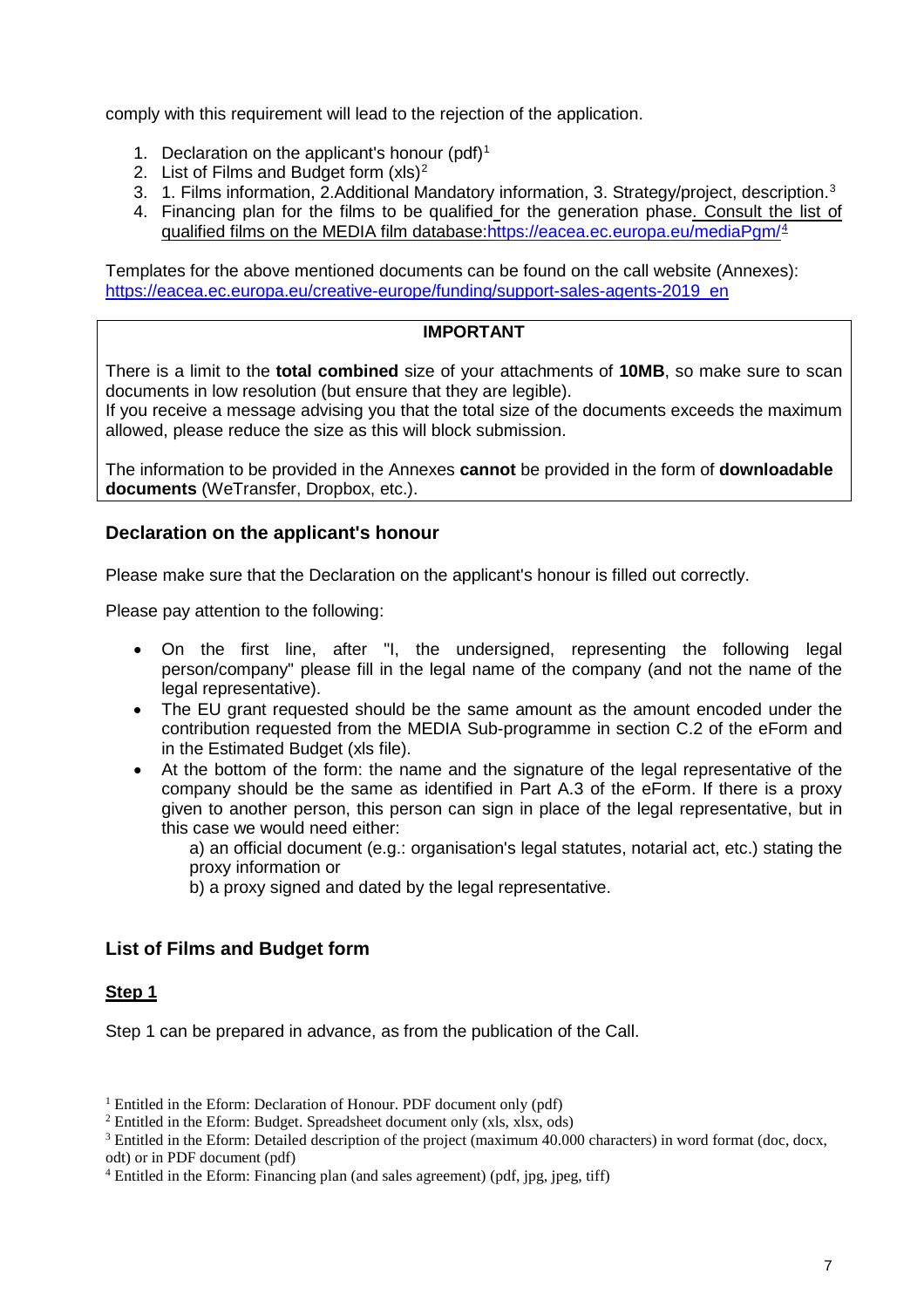# • **List of films**

This list must contain **at least 8 European films (of which one non-national),** for which the applicant sales agent was the appointed sales agent between 01/01/2014 and 31/12/2018. The films must have their copyright established in 2014 at the earliest. Please verify copyright and film code:<https://eacea.ec.europa.eu/mediaPgm/>

**At least 3 of these films must have been released in at least 3 countries participating in the MEDIA sub-programme** outside the country of origin of the film, during the reference period, as substantiated by the distributor's declaration to the automatic scheme. Please verify the distributors declarations: the document is available on our website, on the Call for proposals' page: [https://eacea.ec.europa.eu/creative-europe/funding/support-sales-agents-2019\\_en](https://eacea.ec.europa.eu/creative-europe/funding/support-sales-agents-2019_en)

# **Step 2**

For Step 2, the admissions as declared by the distributors for the year 2018 will be published on our website end September/early October 2019.

## **International sales and calculation of step 2 (Film 1, Film 2, Film 3 etc)…**

- For each film declared in the "List of films", you must detail in an individual Excel sheet (Film 1, Film 2 etc..) each territory in which the film was theatrically released during the reference period. Insert a "X" where the film was released.

- Once the number of admissions declared by distributors have been published on our website[:https://eacea.ec.europa.eu/creative-europe/funding/support-sales-agents-2019\\_en](https://eacea.ec.europa.eu/creative-europe/funding/support-sales-agents-2019_en) insert the number of admissions made from 01/01/2018 until 31/12/2018 by the films on the terroritory(ies) covered by the international sales contract.

# Methodology:

1) Indicate the company name, original film title, film ID code and choose the film nationality in the drop down menu.

2) Simply report of the number of admissions in the column "Number of admissions declared by the distributors", the **calculation is made automatically**.

The preliminary result is stated in the total at the bottom of the document.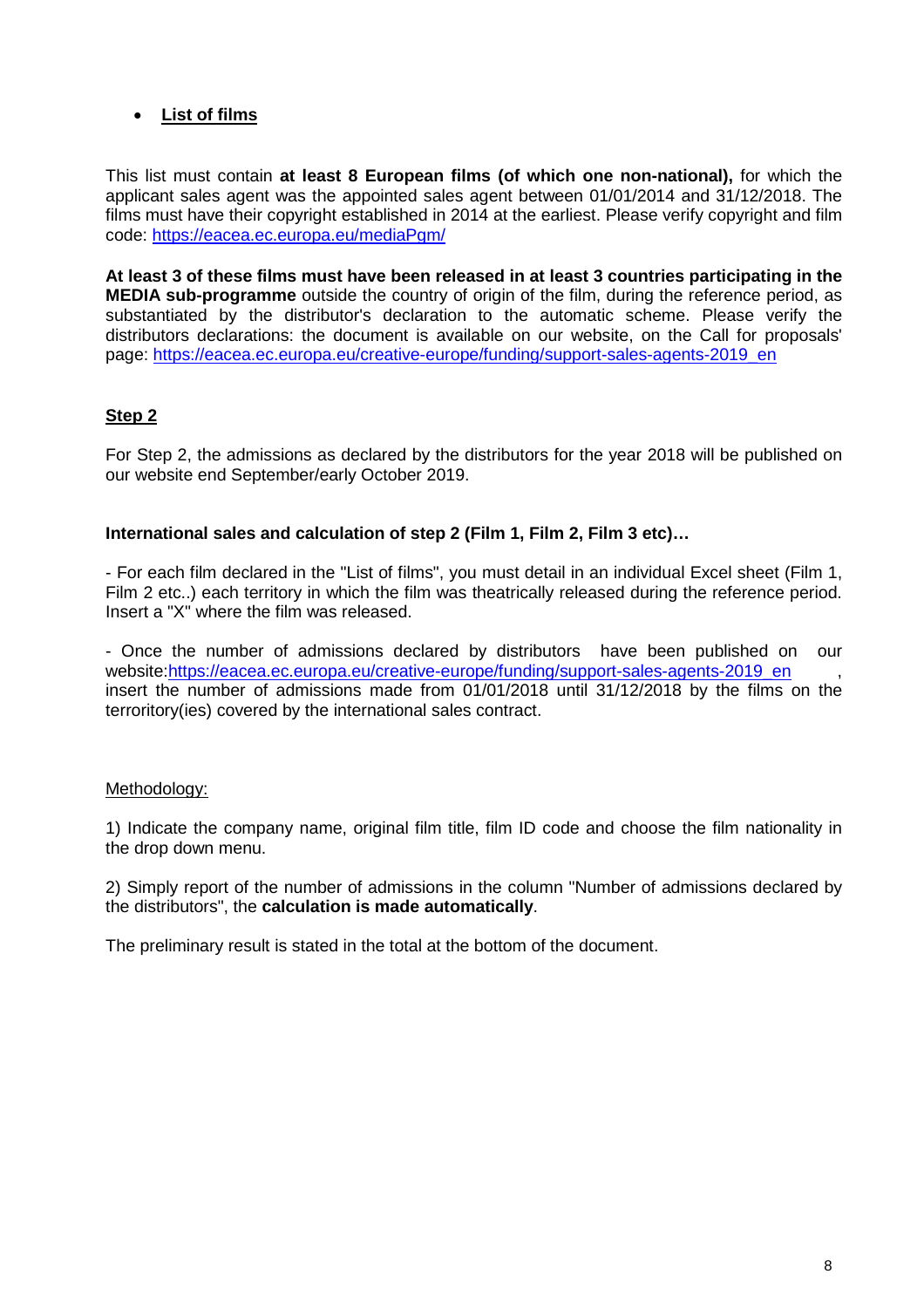| Latvia (LV)         | 0 | $\bf{0}$ |
|---------------------|---|----------|
| Lithuania (LT)      | 0 | 0        |
| Macedonia (MK)      | 0 | 0        |
| Malta (MT)          | 0 | 0        |
| Montenegro (ME)     | 0 | 0        |
| Netherlands (NL)    | 0 | 0        |
| Norway (NO)         | 0 | 0        |
| Poland (PL)         | 0 | 0        |
| Portugal (PT)       | 0 | 0        |
| Romania (RO)        | 0 | 0        |
| Serbia (RS)         | 0 | 0        |
| Slovakia (SK)       | 0 | 0        |
| Slovenia (SI)       | 0 | 0        |
| Sweden (SE)         | 0 | $\bf{0}$ |
| United Kingdom (UK) | 0 | o        |
| <b>Total</b>        |   | € 0,00   |
|                     |   |          |

\* These admissions are as declared by the distributors and are not validated by EACEA.

\*\* This is the maximum amount that can be taken into account for the calculation of the fund. It is subject to the eligibility and award criteria of calls 27/2018 and 29/2018

For more information on the details of the calculation of the preliminary results, please refer to section 9 of the quidelines Automatic Call 27/2018 [\(https://eacea.ec.europa.eu/creative](https://eacea.ec.europa.eu/creative-europe/actions/media/media-sub-programme-calls-for-proposals-work-programme-2019-guidelines/7-support-for-distribution-non-national-films-distribution-automatic-scheme-call-eacea-272018_en)[europe/actions/media/media-sub-programme-calls-for-proposals-work-programme-2019](https://eacea.ec.europa.eu/creative-europe/actions/media/media-sub-programme-calls-for-proposals-work-programme-2019-guidelines/7-support-for-distribution-non-national-films-distribution-automatic-scheme-call-eacea-272018_en) guidelines/7-support-for-distribution-non-national-films-distribution-automatic-scheme-call-eacea-<br>272018\_en ) and Sales Agents Call 27/2018 https://eacea.ec.europa.eu/creative-272018 en ) and Sales Agents Call 27/2018 https://eacea.ec.europa.eu/creativeeurope/actions/media/media-sub-programme-calls-for-proposals-work-programme-2019 guidelines/9-support-international-sales-agents-european-cinematographic-films-call-eacea-292018\_en

# **Total potential fund**

#### **The Total Potential Fund is the addition of STEP 1 (20.000€) + STEP 2**

For films 1 to 8, the preliminary result by film is reported automatically.

If more than 50 films need to be reported under STEP 2, add ligne(s) for each additional film for which a potential fund that may be available (there is no maximum number of films) in the column "Preliminary result(s) by film".

The Total Potential Fund will be calculated automatically (see example below)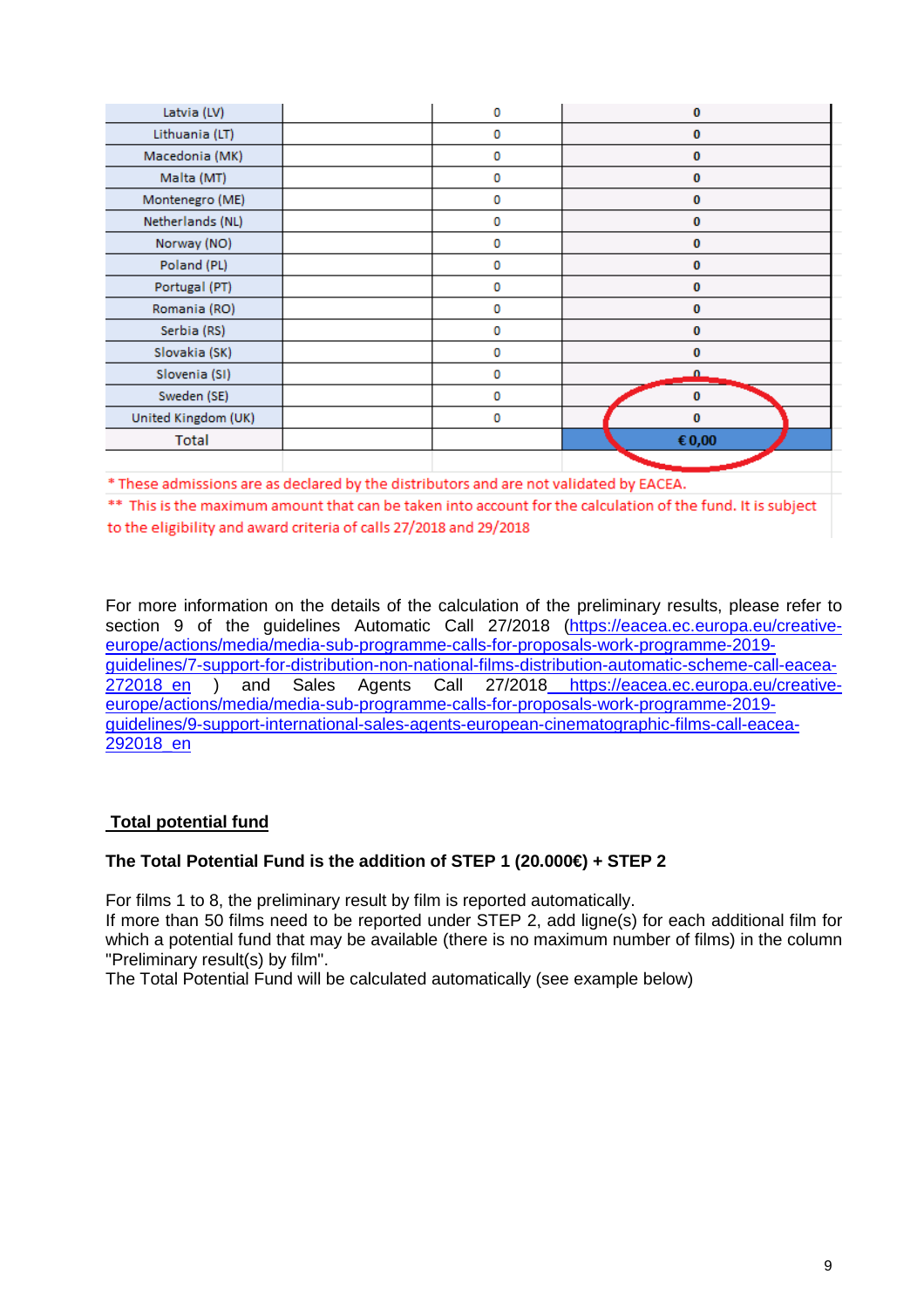| <b>TOTAL POTENTIAL FUND</b> |                       |  |  |  |
|-----------------------------|-----------------------|--|--|--|
| <b>SALES AGENT:</b>         |                       |  |  |  |
| STEP 1:                     | € 20.000,00           |  |  |  |
| <b>STEP 2:</b>              | Preliminary result(s) |  |  |  |
| Film 1                      | € 1.066,56            |  |  |  |
| Film 2                      | € 186,48              |  |  |  |
| Film 3                      | € 1.786,56            |  |  |  |
| Film 4                      | € 106,56              |  |  |  |
| Film 5                      | € 1.866,48            |  |  |  |
| Film 6                      | € 1.869,12            |  |  |  |
| Film 7                      | € 1.865,76            |  |  |  |
| Film 8                      | € 1.858,56            |  |  |  |
| Film*                       |                       |  |  |  |
| Film                        |                       |  |  |  |
| Film                        |                       |  |  |  |
| Film                        |                       |  |  |  |
| Film                        |                       |  |  |  |
| <b>Total potential Fund</b> | € 30.606,08           |  |  |  |

# • **Budget form**

When drafting their budget, applicants must calculate the amount of the potential grant based on the parameters and thresholds set out under section 9 – award criteria of the call guidelines.

The following rules need to be taken into account:

1.. Fixed percentage per amount generated under the automatic call 27/2018 depending on the film nationality;

2. Films that generates less than 500€ under Step 2 will not be taken into account in the calculation of the fund;

#### *FAQ: What happens if the sales agent makes a mistake when calculating the amount of the potential fund?*

*The amount of the grant the applicant has requested is a maximum.*

*However, following the evaluation, the amount of the grant may be reduced, for example:*

*- some eligibility or award criteria are not fulfilled,*

*- miscalculation by the applicant,*

*- the final potential grant is subject to the availability of the budget for the call (3,5 Mio ).*

#### **Fill in the budget form**

The estimated budget (.xls) must be balanced and correspond to the budget filled in the eForm.

• **financing plan:**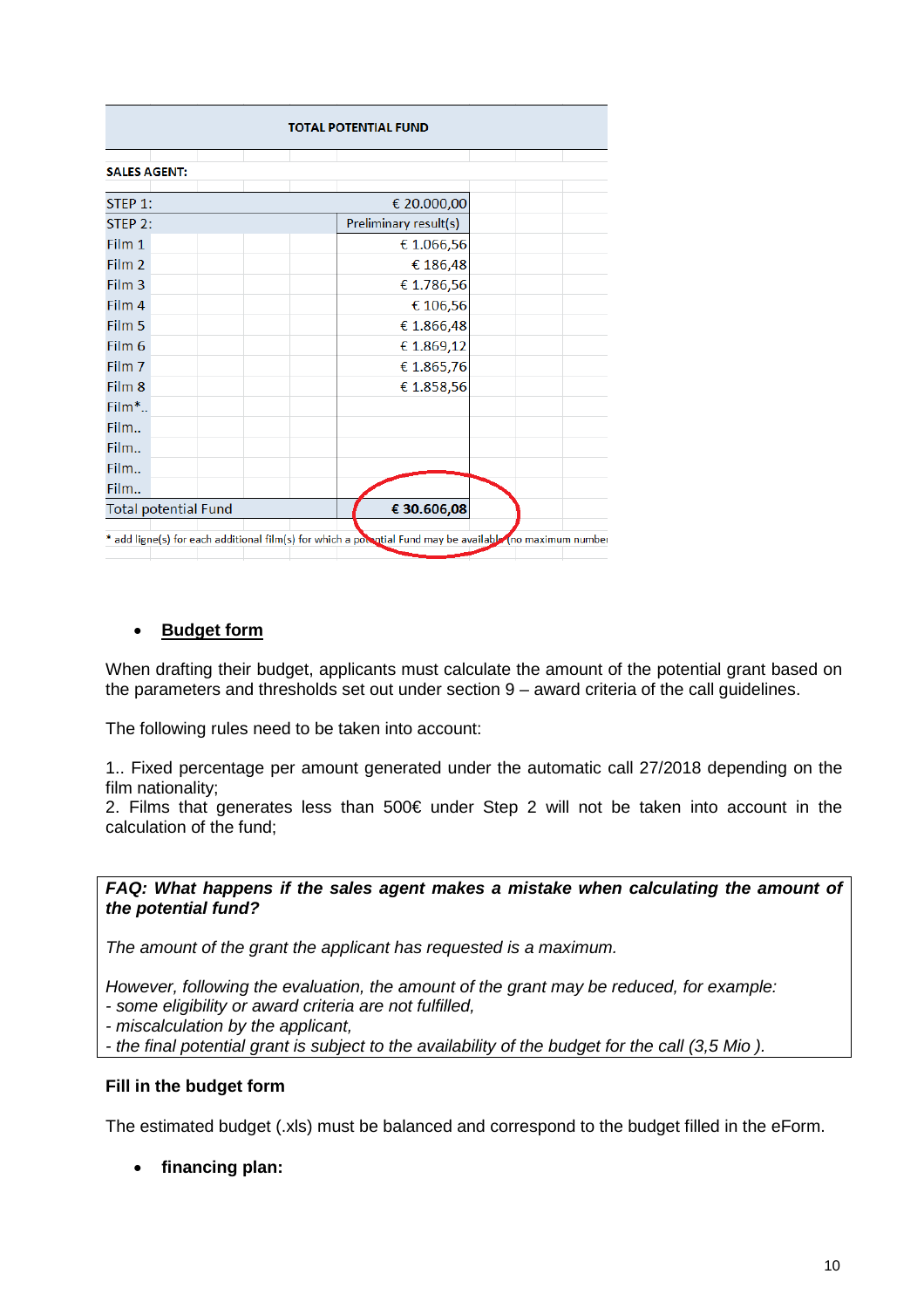Contribution requested for the MEDIA programme = generated fund.

Other support must be declared.

The sales agent's contribution = the investment of the sales agent in the project (co-financing)

## **–Duration of the action - period of eligibility of costs**

#### **WARNING**

Only costs incurred by the beneficiary during the period of eligibility of costs will be eligible. The international sales agreement signed with the producer must be signed during this period of eligibility.

## **ELIGIBLE COSTS:**

This part details how the fund will be spent during the action.

Each film-project must be carried out within the implementation period of the action:

• date of signature of the international sales agreement (long form agreement or deal memo, whichever was signed first).

The budget details the costs to be incurred during the implementation period of the action. These costs are justified by:

- Heading 1: invoices for the instalments (deposit, delivery …), foreseen in the international sales agreement.
	- Any inconsistencies with the international sales agreement must be duly justified.
- Heading 2: invoices related to eligible promotion, marketing and advertising costs declared.
- Heading 3: invoices related to the auditing of the report (if applicable)

Reinvestment can be made on a maximum of 5 different eligible non-national European films (i.e. Film 1 to 5. Please do not insert new lines in the budget form!)

Reinvestment on the same film in different categories of costs is allowed.

However, reinvestment on the same film for the same category of costs under different Calls for proposals is not possible.

At application stage, film titles cannot be filled in. Film titles will be added at reporting stage(s).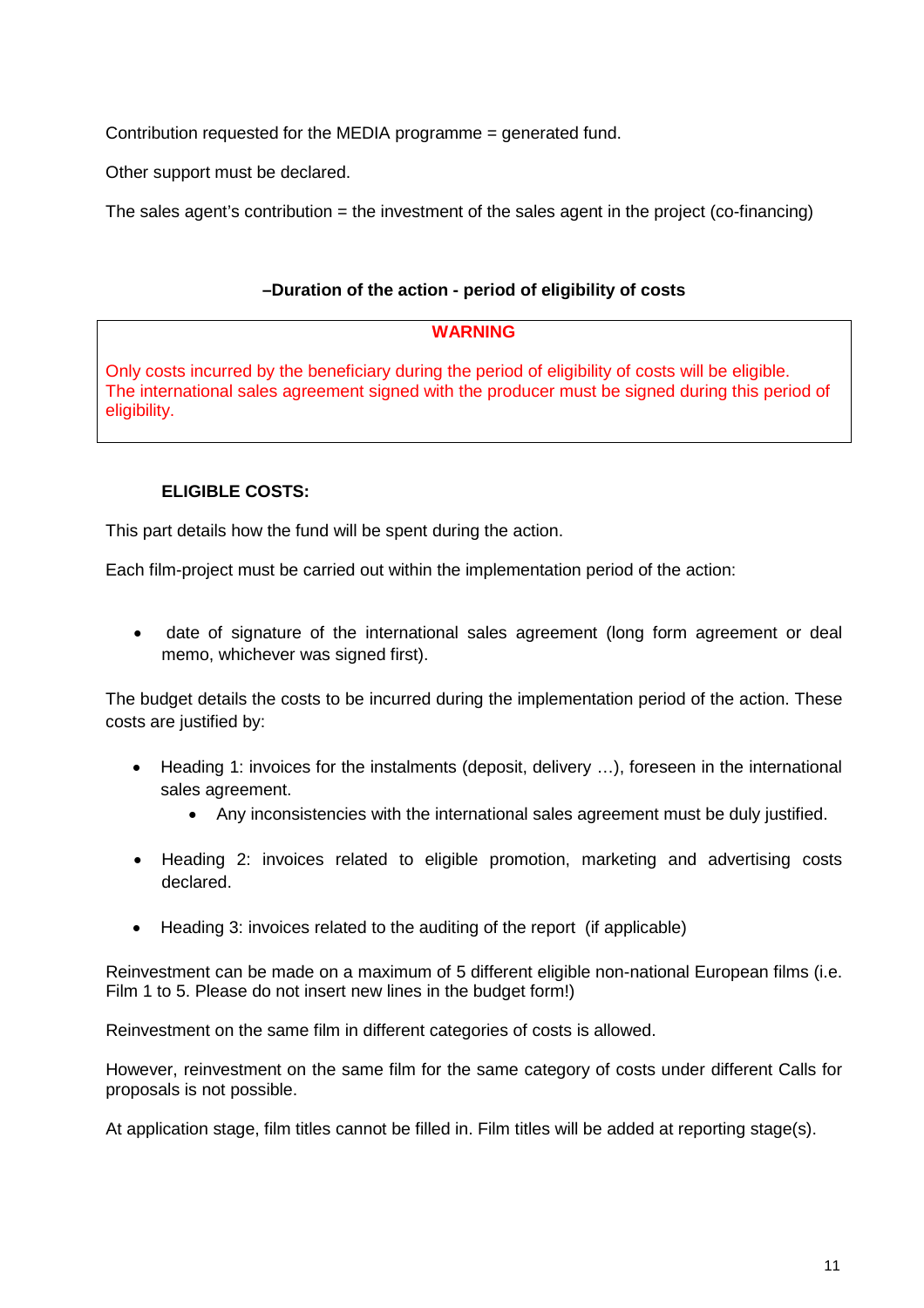Amounts can only be filled in at item level and must be given in  $\epsilon$  (euro). Subtotals and totals will be calculated automatically.

<span id="page-11-0"></span>Audit costs are eligible if the MEDIA contribution is higher than 60.000EUR.

# **1. Films information, 2.Additional Mandatory information, 3. Strategy/project, description**

#### **1. Films information**

You must tick one of the two options on page 1:

**The films listed under the Summary "list of Films" have all been qualified.**

**Or**

#### **I enclose an Information form for each film that has not been qualified**

If you tick the second option, you must fill in the film(s) information and attach the film(s) financing plan(s) signed by the producer. This is applicable only if the film(s) declared don't own an ID code (i.e qualified films), please check on the MEDIA film database whether the film has already been qualified:<https://eacea.ec.europa.eu/mediaPgm/>

#### **2. Additional Mandatory information**

You must fill carefully all requested information in section 3 Additional conditions (tick "X" if applicable). Make sure to tick the boxes where applicable:

#### *Visibility of the support:*

This box must be ticked in any cases!

In case of selection, you need to give visibility to the Creative Europe Media support in all promotion material, as per the Guidelines and the grant agreement.

#### *Retroactivity:*

The action and the period of eligibility of costs start at the date of signature of the grant agreement with the Agency. However, if for duly justified reasons inherent to the action's process the eligibility period must start on the date of submission of the application, **the retroactivity box must be ticked**.

#### *Double funding :*

Reinvestment in promotion, marketing and advertising costs cannot be cumulated with a support under the MEDIA Sub-programme Selective Scheme for the same film.

Subsidised actions may not benefit from other MEDIA-funded project funding for the same activity.

#### **3.Strategy/project, description**

The strategy is a **compulsory document** that will be assessed by the Evaluation Committee.

The template must be used and all questions must be answered.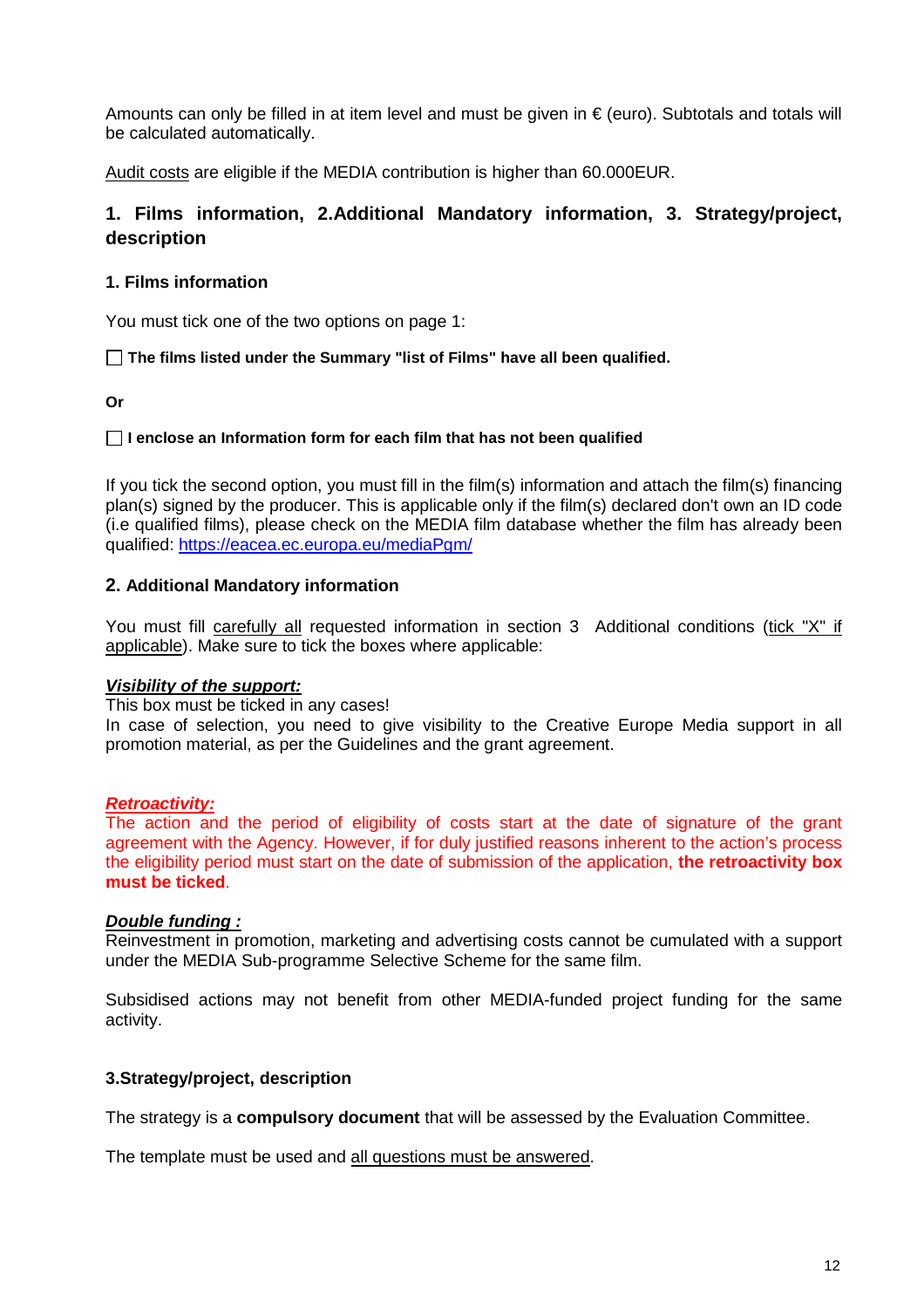In absence of a duly filled-in strategy, the Evaluation Committee may declare an application inadmissible.

Please note that – contrary to the 'Summary of the project or activities" (section C.1. *Summary of the project or activities*) – the strategy will not be made public.

#### **Financing plan for the films to be qualified for the generation phase**

For all films not yet qualified by the MEDIA Sub-programme, please provide a film financing plan, including the Total Production costs, certified by the lead producer and clearly identifying the (co)producer(s) (as officially credited), their nationality and their share in the (co)production.

In absence of the film financing plan, a film will not be qualified and its admissions will not be validated.

# <span id="page-12-0"></span>**SECTION 2 – CONTACT WITH THE AGENCY**

# <span id="page-12-1"></span>**2.1. Help with preparing the application**

The Agency cannot help you in preparing your application. All queries related to the preparation of an application should be addressed to the **Creative Europe Desk** in your country. A list of contacts to the Creative Europe Desks is available at: [https://ec.europa.eu/programmes/creative](https://ec.europa.eu/programmes/creative-europe/contact_en)[europe/contact en.](https://ec.europa.eu/programmes/creative-europe/contact_en)

#### <span id="page-12-2"></span>**2.2. Submitting the eForm**

Once your eForm is complete and all mandatory documents have been attached, **you must validate and submit it.**

Before submitting the application, ensure that the e-mail address of the contact person is correct, as the submission confirmation (Acknowledgement of receipt) will be sent to this address immediately after a successful electronic submission.

If you have not received the submission confirmation, please first check that you have provided a correct e-mail address for the contact person in the eForm. If this is not the case, please notif[y](mailto:%20EACEA-DISTRIBUTION-SALESAGENTS@ec.europa.eu) [EACEA-DISTRIBUTION-SALESAGENTS@ec.europa.eu](mailto:%20EACEA-DISTRIBUTION-SALESAGENTS@ec.europa.eu) quoting the reference number of the application, the name of the company and the correct email address of the contact person. If the e-mail address in the eForm is correct, **immediately** send a message to [EACEA-](mailto:EACEA-DISTRIBUTION-SALESAGENTS@ec.europa.eu)[DISTRIBUTION-SALESAGENTS@ec.europa.eu](mailto:EACEA-DISTRIBUTION-SALESAGENTS@ec.europa.eu) **[b](mailto:eacea-media-development@ec.europa.eu)efore the deadline**, together with the complete and validated eForm in attachment.

#### <span id="page-12-3"></span>**2.3 Technical problems during the submission**

For **technical problems** related to the eForm, please consult the eForm User Guide: